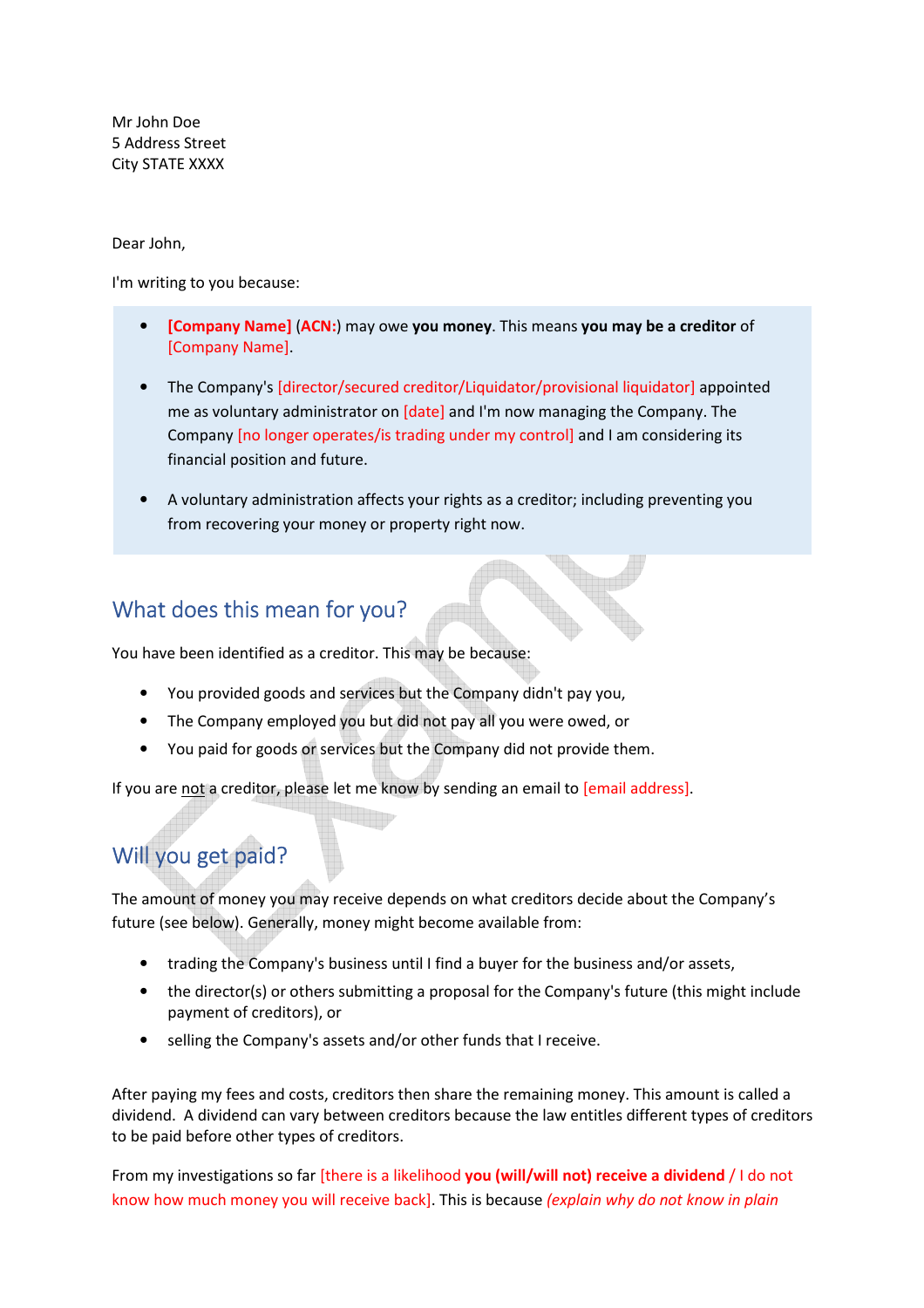*English*). I will provide a better indication of what dividend you might receive when I report to you on or before [date of second VA report] about the options available to the Company. You can then choose to have a say about the Company's future by voting at a meeting of creditors.

### What can you do about the money owed to you?

As a creditor in the voluntary administration, you cannot receive your goods, property or money from the company right now. You cannot commence an action to wind up the Company or take action against a director who gave you a personal guarantee.

**Please contact my office as soon as possible** if you:

- leased property to the Company,
- claim 'retention of title', or
- hold a Personal Property Security over Company property.

#### What is a creditors meeting and do you have to attend?

A creditors meeting is a forum that allows creditors to hear from the administrator, ask questions and contribute to decisions effecting the administration.

**I encourage you to attend all creditors meetings and participate in the voluntary administration process.** 

As voluntary administrator, I am required to hold two meetings of creditors. At the first meeting you and other creditors [will consider appointing a committee] to oversee the administration process. At the second meeting you will decide the Company's future.

I have provided details of when the first meeting will take place below.

Date:

Time:

Place:

You will find further information about the first meeting in the table on the next page [link to section in table below].

I will convene the second meeting of creditors within [x days/weeks/months]. Before that meeting, I will send you a detailed report about the Company and the second meeting.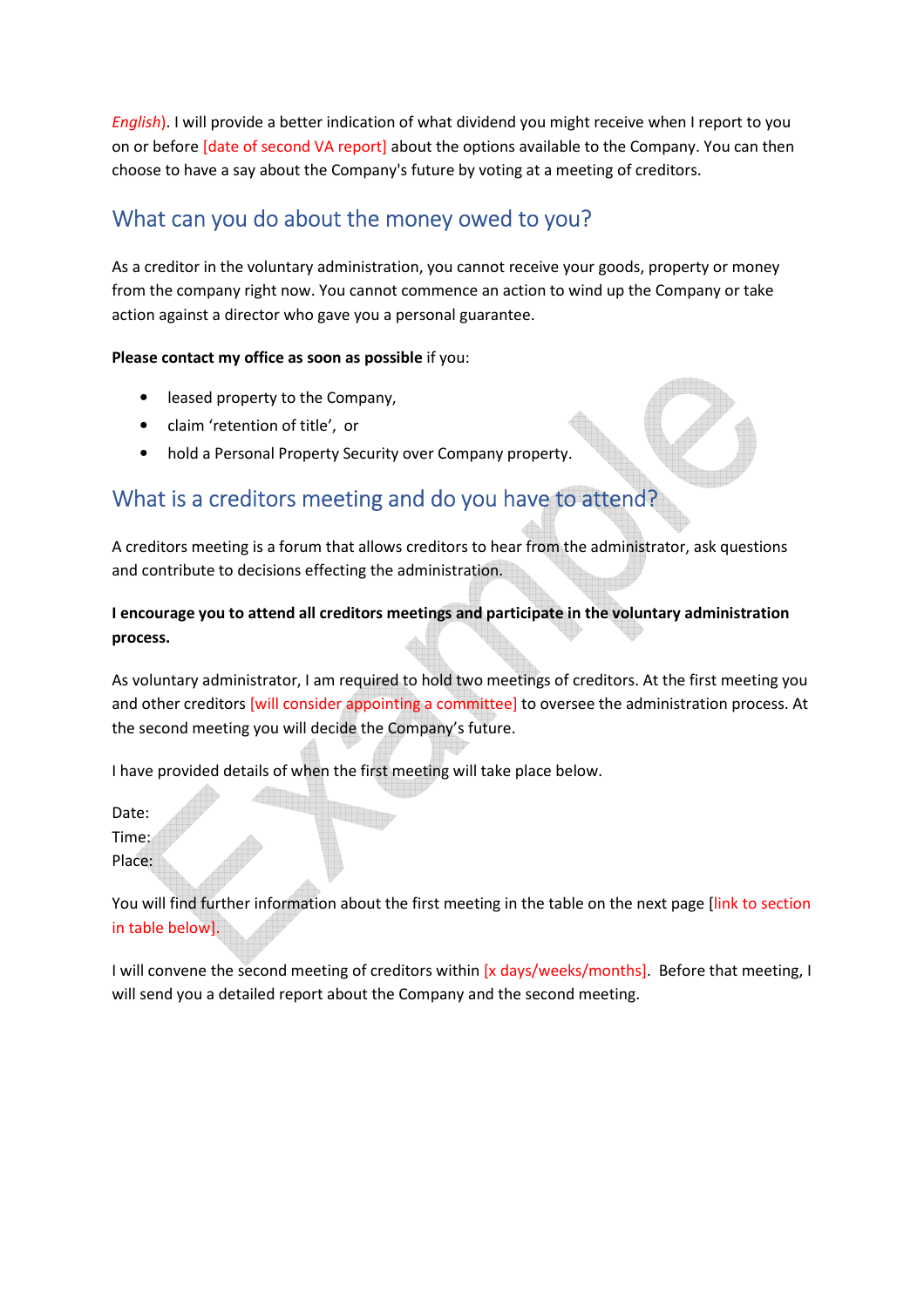# What should you know?

| Question                                       | Answer                                                                                                                                                                                                                                                                                                                                                                                                                                                                                                                                                                                                                                                                                                                    | <b>Further information</b>                                                                                                                                                                                                                                                                                           |
|------------------------------------------------|---------------------------------------------------------------------------------------------------------------------------------------------------------------------------------------------------------------------------------------------------------------------------------------------------------------------------------------------------------------------------------------------------------------------------------------------------------------------------------------------------------------------------------------------------------------------------------------------------------------------------------------------------------------------------------------------------------------------------|----------------------------------------------------------------------------------------------------------------------------------------------------------------------------------------------------------------------------------------------------------------------------------------------------------------------|
| What is a voluntary<br>administration<br>(VA)? | A VA happens when the directors believe<br>the company is or is likely to become<br>insolvent (a company cannot pay all its<br>creditors in full). A VA gives the company a<br>chance to consider its financial position and<br>its future. Creditors decide the future of the<br>company from available options.<br>You can find more information on the<br><b>Australian Securities and Investments</b><br>Commission (ASIC) website. ASIC is the<br>Australian Government's independent<br>financial services regulator.                                                                                                                                                                                               | ASIC provides a series of<br>information sheets at:<br>www.asic.gov.au/for-<br>consumers/insolvency-your-<br>rights/<br>http://asic.gov.au/regulatory-<br>resources/insolvency/insolvency-<br>for-creditors/voluntary-<br>administration-a-guide-for-<br>creditors/                                                  |
| Who am I and who<br>appointed me?              | I am the voluntary administrator and act for<br>all creditors. I don't act for any one individual<br>creditor. The Company's directors/secured<br>creditor/liquidator/provisional liquidator<br>appointed me.<br>I am responsible for<br>[trading the business/closing down the<br>business/selling the business]<br>assessing the Company's financial<br>situation<br>working out the best solution for the<br>Company's problems<br>investigating the Company's affairs and<br>reporting to ASIC<br>analysing any offer for a deed of<br>company arrangement (a proposal put<br>forward by others for the Company's<br>future)<br>preparing for and holding a meeting of<br>creditors to decide the Company's<br>future | My Declaration of Independence,<br><b>Relevant Relationships and</b><br><b>Indemnities (attached to this</b><br>letter) sets out my independent<br>status and who appointed me.<br>(To note: Under s436DA, a copy of the DIRRI<br><b>MUST</b> be provided to each creditor, regardless<br>of letter delivery method) |
| Who pays me as<br>administrator?               | I get paid out of the Company's money or<br>under money paid to me by others such as<br>the Company's director/s. But, creditors<br>must first approve my fees before I get<br>paid.                                                                                                                                                                                                                                                                                                                                                                                                                                                                                                                                      | <b>Initial remuneration notice</b>                                                                                                                                                                                                                                                                                   |
|                                                | I will write to you asking that you approve<br>payment of my fees for the work that I do<br>as administrator. I will provide you with<br>detailed information so that you can                                                                                                                                                                                                                                                                                                                                                                                                                                                                                                                                             |                                                                                                                                                                                                                                                                                                                      |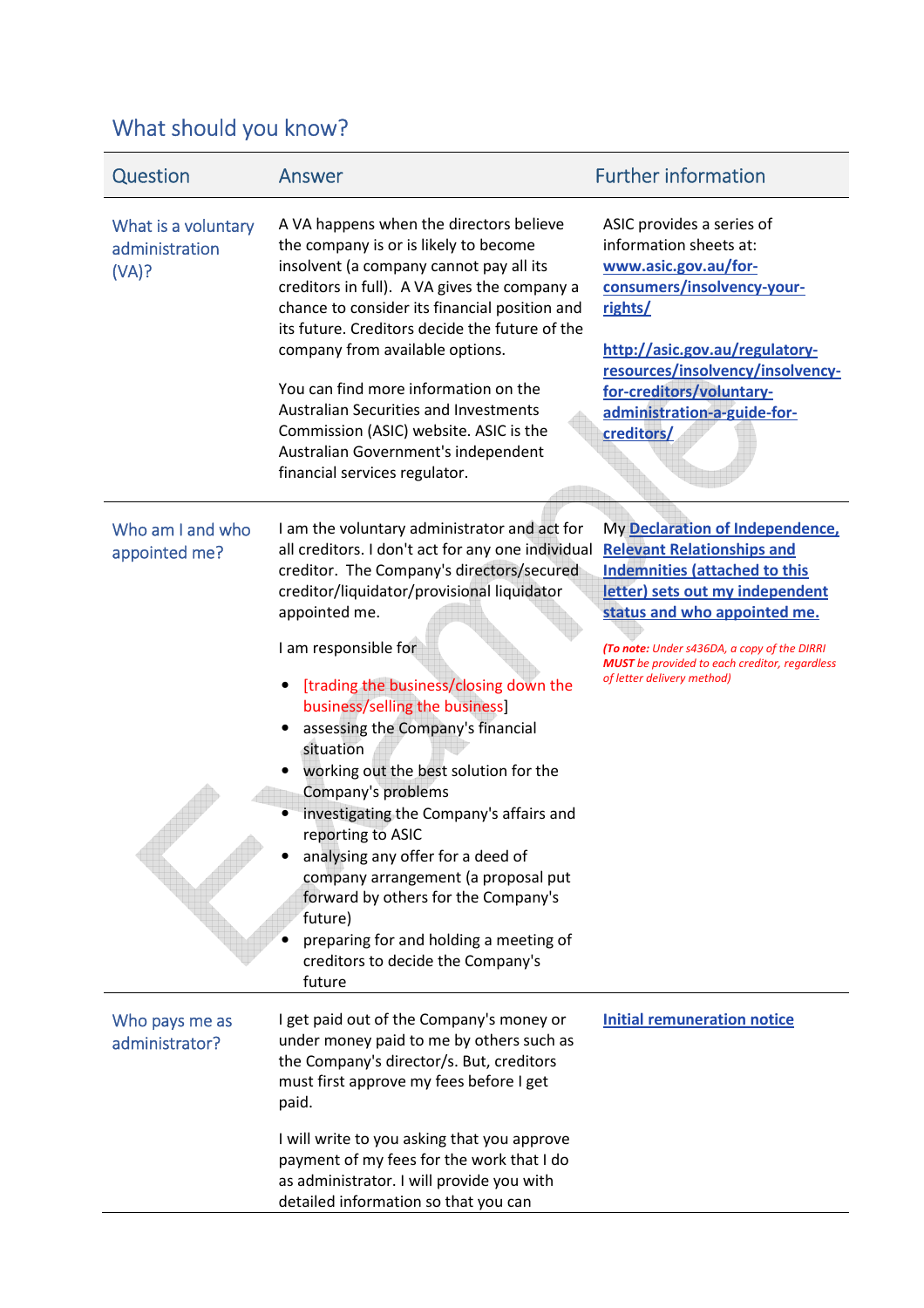|                                                          | understand what tasks I completed or will<br>complete, why I undertook those tasks and,<br>the cost. I will ask you to consider approving<br>my fees at the second meeting of creditors.                                                                                                                                                                                                                                                                                                                                                                                                  |                                                                                                                                                                      |
|----------------------------------------------------------|-------------------------------------------------------------------------------------------------------------------------------------------------------------------------------------------------------------------------------------------------------------------------------------------------------------------------------------------------------------------------------------------------------------------------------------------------------------------------------------------------------------------------------------------------------------------------------------------|----------------------------------------------------------------------------------------------------------------------------------------------------------------------|
| Why might others<br>get paid before or<br>instead of me? | The law sets out the order in which people<br>get paid. A Deed of Company Arrangement<br>(DOCA) can lawfully change the order.<br>(A DOCA is essentially, a 'deal' between the<br>Company and its creditors) see below                                                                                                                                                                                                                                                                                                                                                                    | You can find out more on the<br>order of creditor payment priority<br>here<br>http://asic.gov.au/regulatory-<br>resources/insolvency/insolvency-<br>for-creditors/#6 |
| What happens next<br>for you?                            | I will provide a detailed report soon (usually<br>5 weeks) [give approximate time when this<br>is known]                                                                                                                                                                                                                                                                                                                                                                                                                                                                                  | Further general information<br>about the different options<br>available in a VA is at:                                                                               |
|                                                          | The report will provide information about<br>the Company's business, property and<br>financial affairs. My report will provide an<br>analysis of any proposals for the Company's<br>future, including possible outcomes as well<br>as an estimate of what may be available to<br>repay creditors in different situations. I will<br>also provide a statement setting out my<br>opinion, with reasons, about each of the<br>options available and an opinion on which<br>option I believe is in the creditors' best<br>interests.<br>This aims to help you decide the Company's<br>future. | http://asic.gov.au/regulatory-<br>resources/insolvency/insolvency-<br>for-creditors/voluntary-<br>administration-a-guide-for-<br>creditors/                          |
| Do you have to do<br>anything?                           | Participating in the voluntary administration<br>process allows you to represent and<br>monitor your interests, but you don't have<br>to. I'll keep you updated on its progress if<br>you decide not to be involved.                                                                                                                                                                                                                                                                                                                                                                      | Your rights as a creditor                                                                                                                                            |
| What can you do?                                         | Make reasonable requests for<br>information<br>Give me directions to consider<br>Appoint a Reviewing Liquidator to<br>review my fees, costs and expenses<br>Replace me as a voluntary administrator<br>Attend the first and second creditors<br>meetings (see below)                                                                                                                                                                                                                                                                                                                      | All requests for information must<br>be reasonable. For more<br>information on what is<br>reasonable refer to:<br>Your rights as a creditor                          |
| What happens at<br>the first creditors'                  | At this meeting, you and other creditors can<br>consider appointing a Committee of                                                                                                                                                                                                                                                                                                                                                                                                                                                                                                        | Further meeting information is                                                                                                                                       |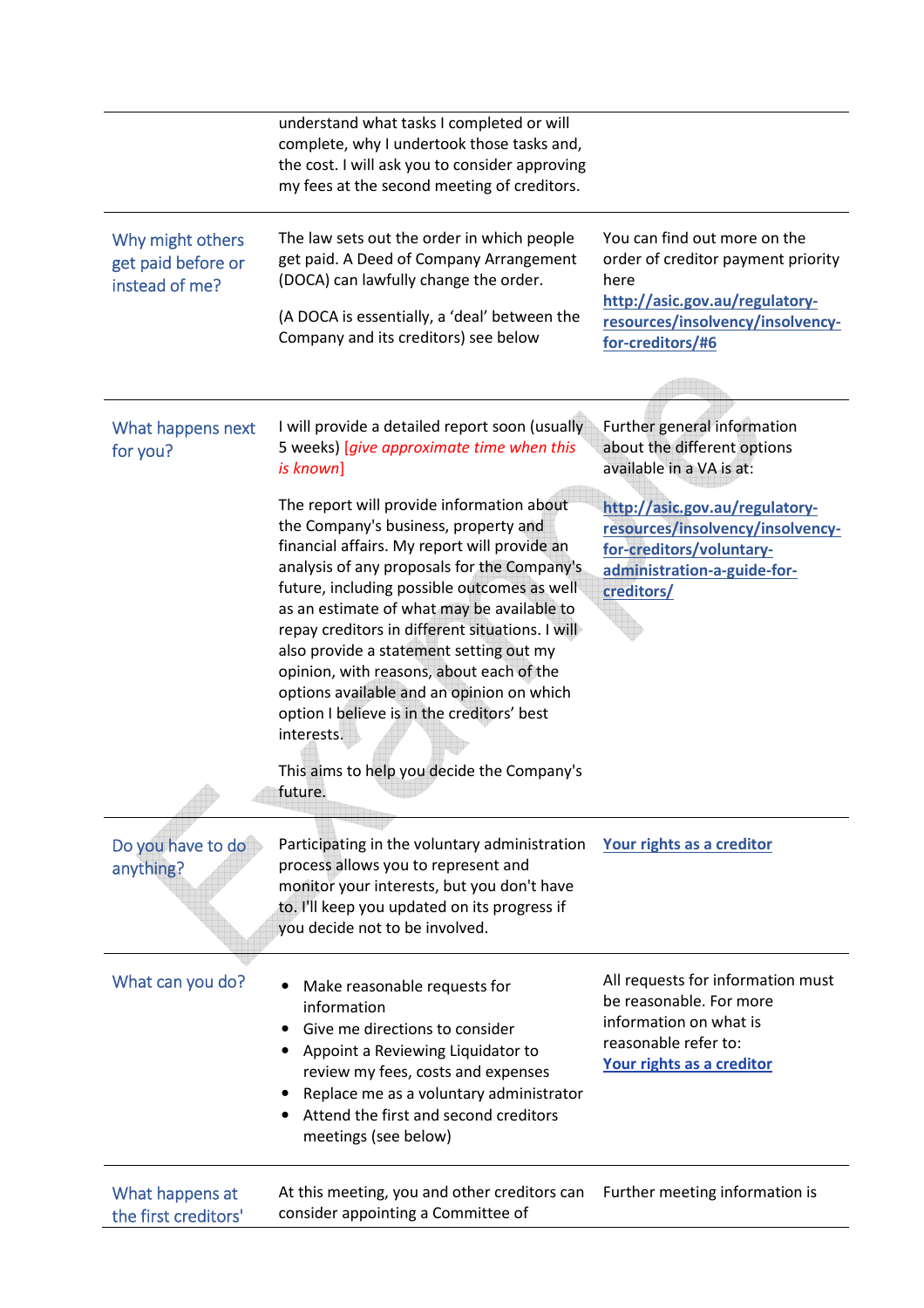| meeting?                                               | Inspection (COI). [I think that a COI would                                                                                                                                                                                                                                                                                                           | included in this letter.                                                                                                                                                                           |
|--------------------------------------------------------|-------------------------------------------------------------------------------------------------------------------------------------------------------------------------------------------------------------------------------------------------------------------------------------------------------------------------------------------------------|----------------------------------------------------------------------------------------------------------------------------------------------------------------------------------------------------|
|                                                        | be useful to assist my administration.<br>Please think about whether you would like<br>to be a member of the COI / It is my opinion                                                                                                                                                                                                                   | <b>Notice of meeting</b>                                                                                                                                                                           |
|                                                        | that a COI is not required for this voluntary<br>administrator because (insert reasons)].                                                                                                                                                                                                                                                             | The role of the COI                                                                                                                                                                                |
|                                                        | To participate in this meeting, you may<br>need to:                                                                                                                                                                                                                                                                                                   | <b>Information about proof of debt</b><br>forms                                                                                                                                                    |
|                                                        | Submit a proof of debt and information<br>to show how much the Company owes<br>you<br>Appoint a person called a "proxy" or<br>person authorised under a power of<br>attorney to vote on your behalf at the<br>meeting. This is necessary if you cannot<br>personally attend the meeting or if the<br>creditor is a company.                           | <b>Information about proxy forms</b>                                                                                                                                                               |
| What happens at<br>the second meeting<br>of creditors? | At this meeting, you and other creditors<br>decide the Company's future. The options<br>are:<br>Wind up the Company<br>Accept a deed of company<br>$\bullet$<br>arrangement (essentially, a 'deal'<br>between the Company and its<br>creditors)<br>Return the Company to the<br>directors                                                             | ASIC provides a series of<br>information sheets at:<br>http://asic.gov.au/regulatory-<br>resources/insolvency/insolvency-<br>for-creditors/voluntary-<br>administration-a-guide-for-<br>creditors/ |
| What have I done<br>so far and what will<br>I do next? | Since my appointment, I have [Briefly<br>describe taking control of company, trading<br>business, closing business,]<br>My initial investigations show <i>[explain what</i><br>you know in plain English].<br>I intend trading [trade business/orderly<br>wind up/sale process etc] until the second<br>meeting to determine the Company's<br>future. |                                                                                                                                                                                                    |

## Do you have any further questions?

[My firm's website: [website] contains further information about this voluntary administration which I ask that you read]. If you [then] have any questions, you can contact my office and ask to speak with **[name]** on **[telephone]** or via email on **[email]**.